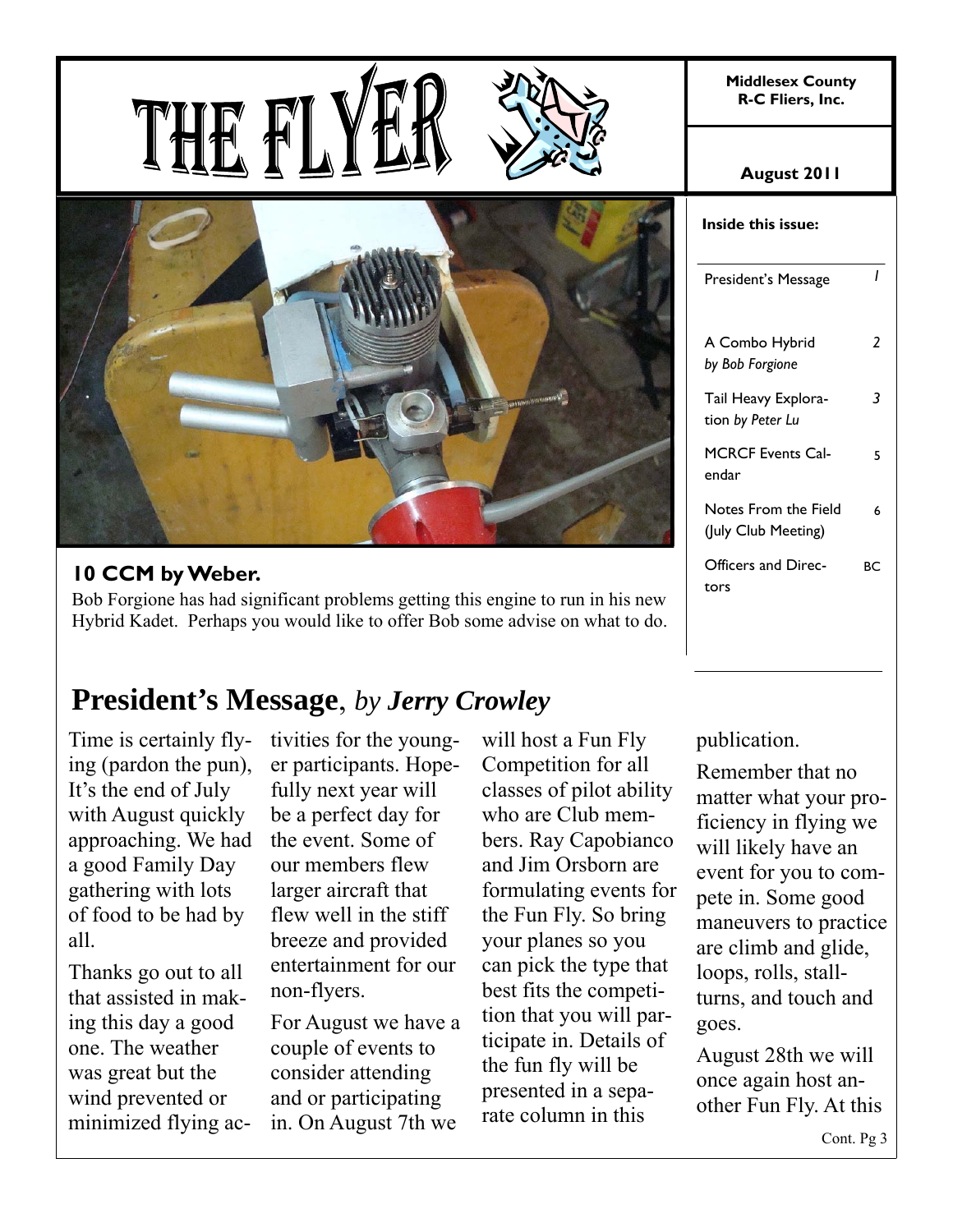

## Page 2 and 2 and 2 and 2 and 2 and 2 and 2 and 2 and 2 and 2 and 2 and 2 and 2 and 2 and 2 and 2 and 2 and 2 and 2 and 2 and 2 and 2 and 2 and 2 and 2 and 2 and 2 and 2 and 2 and 2 and 2 and 2 and 2 and 2 and 2 and 2 and 2

# **A Combo Hybrid** *by Bob Forgione*

Here are a few pictures of the hybrid airplane built from a LT40 Fuselage and a Tiger 60

Wing. After both airplanes in there native form, lost wing and fuselage respectively , I decided that I would check wing area of the Tiger 60 and found that it the same cord and area of the LT40 wing. There was one hitch, however and that was the symmetric airfoil would not sit on the fuselage of the LT40. So I transferred the airfoil shape to the fuselage and cut out the airfoil. I used elastic bands to hold the wing onto the fuselage however I did provide locating dowels to interlock with the fuselage and provisions for wing hold-down bolts. The intention is after the first flights to transfer back to the locating dowels and hold-down bolts. Note also , the use of two servos for the ailerons.



**Fig 1.** Fuselage contoured for Tiger 60 wing airfoil .



**Fig 2.** 10 CCM Motor installed. Cut away end of fuselage to receive muffler.

I am assuming here that the result of this combination will give similar performance of the LT40 but with better stunt performance due to the symmetrical wing air foil.

It also results in a plus 4 wing incidence (1.5 for the standard LT40) which may also effect the flight performance in the lift characteristics of the airplane. The motor installed is a 10CCM Webra which is equivalent to a 60 size engine which should give it a 20-30% increase over the OS FX 46 in power .

## **Notes from the field**:

The hybrid flew well. It needed little trim according to Jerry Crowley. It seemed a little bit under powered but I will go to a larger prop pitch to see if it helps. Also, the plane was nose heavy per Ray , and the CG needed to be adjusted. Overall, a good flyer with the Tiger wing and LT40 fuselage. I hope to be able to fly it at the fun fly.



**Fig 3.** Ready for maiden flight.

Bob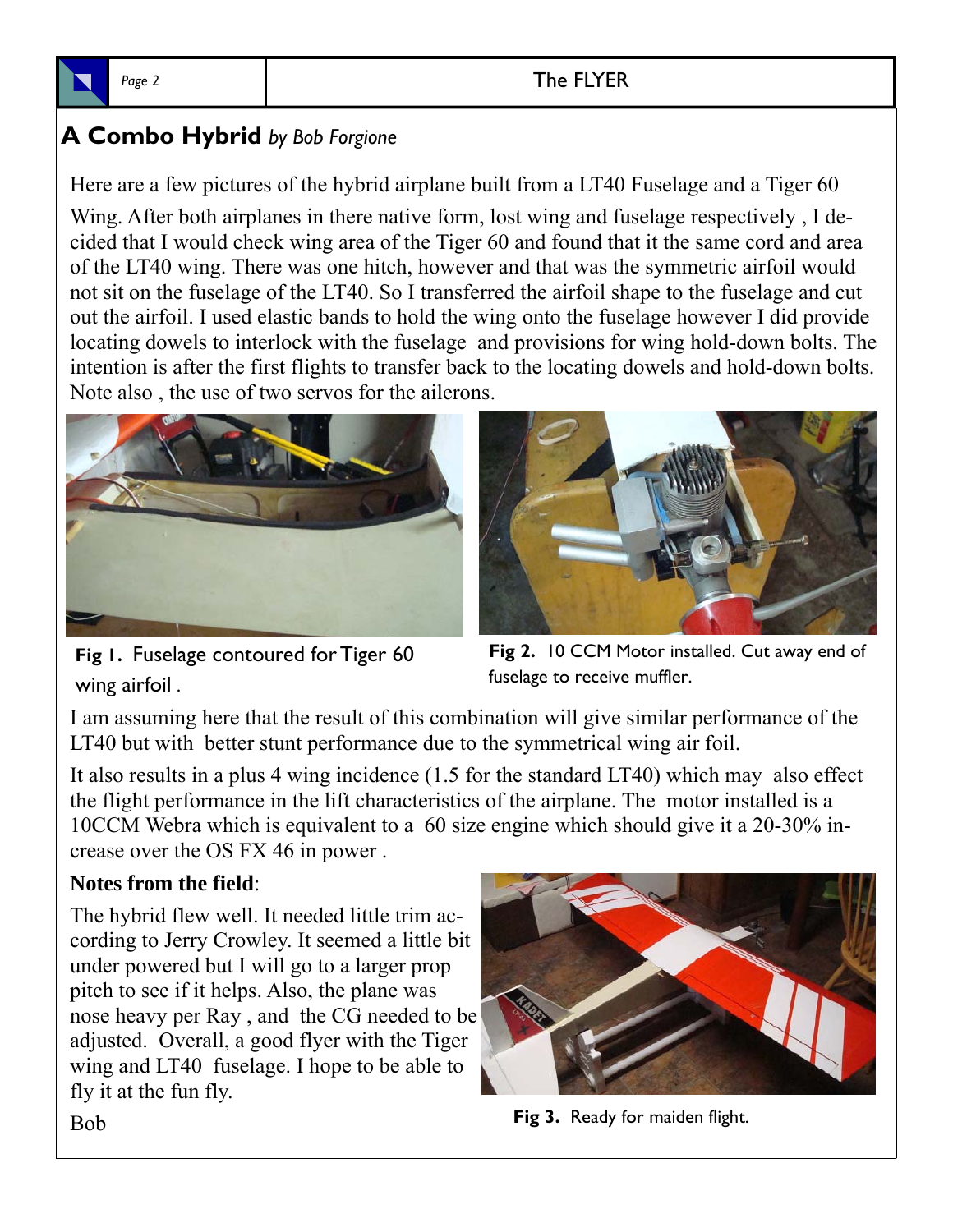point we are in the process of formulating what events will be presented. If you have any suggestions as to what you might want to compete in please let Ray C. or Jim O. know your ideas.

As with most of our events our standard food fair will be offered to all attending.

Keep the following dates in mind for upcoming events.

### **August**

 $7th$  — Fun Fly 10th — Monthly Meeting 28th — Fun Fly In

#### **September**

14th — Monthly Meeting

17th — Yankee Doodle Day

## **January**

14th — Holiday Party

29th — Club Auction

So in closing, I wish everyone a great SAFE flying and see you at the field.

Jerry Crowley President MCRCF

## **Tail Heavy Exploration** *by Peter Lu*

Although many text books explain how air foil provides lift to a plane, they have problem to answer a simple question from a kid (http://xkcd.com/803/): Why airplane can fly upside down? Why air foil does not suck the plane down, since the curvy side has less pressure than the flat side? The correct answer is that the air foil does not keep the plane up, but the angle of attack does. The angle of attack throws air molecules downward. According to Newton's Law, the reaction force pushes the plane up. Please read more about this topic:

### *Airfoil Lifting Force Misconception Widespread in K-6 Textbooks*

http://www.amasci.com/wing/airfoil.html *AIRPLANE FLIGHT ANALOGY* http://amasci.com/wing/rotbal.html

In this year's Construction Derby, our team (Bob, Neil and I) had built a plane with flat wings. Wings are installed parallel to the fuselage and the engine pointing straight forward. The plane did fly. Thanks to our excellent pilot Neil, she completed all suggested maneuvers and landed at the bull's eye. However, Neil complained that she was tail heavy and he pushed the elevator trim to the max and still cannot compensate the nose up tendency. He had to keep pushing the elevator to keep the plane fly level.





Let's take a look at our plane (Fig 1). In order to fly at a level path, an angle of attack must be maintained. Since the wings are installed parallel to the fuselage, the propeller is tilted upwards. This creates a small upward force at the nose and it generates a torque to make the tail down. So the pilot feels tail heavy.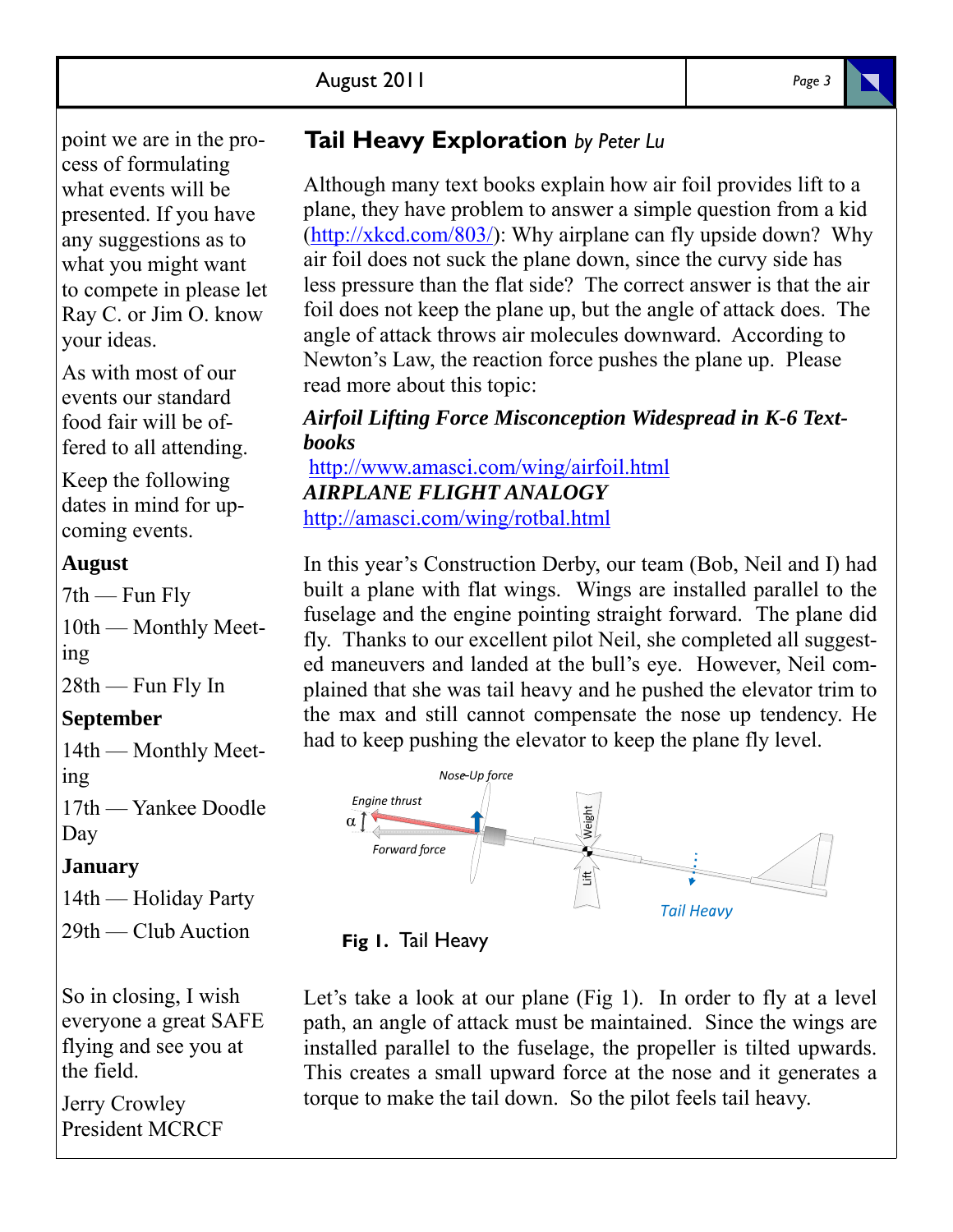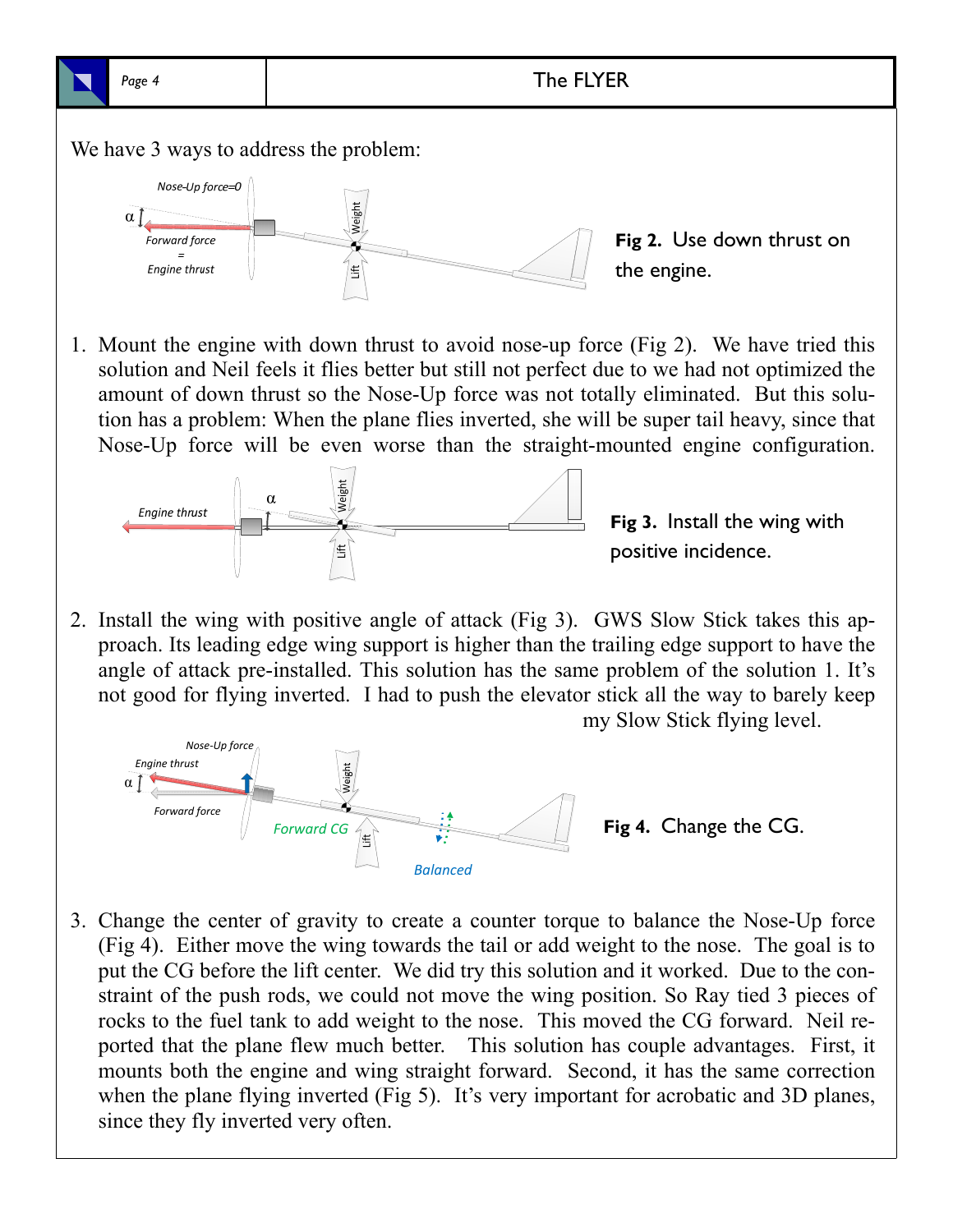## **Competition Fun Fly:**

A Competition Fun Fly is scheduled for this coming weekend. Cash prizes will be offered for MCRCF Club Members only.

For planning purposes we expect to have three pilot classifications:

- Novice: Pilots must fly any trainer or high wing plane.
- Intermediate: Pilots may fly any plane except a "Fun Fly," profile, or purposebuilt 3D aerobatic airplane.
- Expert: Pilots may fly any plane.

Pilots can expect to see three competition events that will be announced the day of the event. A fourth, "Winner Take All" event is also under consideration.

Pilot registration will be around 9:30; lunch at noon and the final event by 2:30 PM.





# *August 2011*

|                                                   | Sun Mon Tue Wed Thu Fri Sat                                          |  |  |
|---------------------------------------------------|----------------------------------------------------------------------|--|--|
|                                                   | $1 \quad 2 \quad 3 \quad 4 \quad 5 \quad 6$                          |  |  |
|                                                   | $\begin{array}{c ccccc}\n7 & 8 & 9 & 10 & 11 & 12 & 13\n\end{array}$ |  |  |
|                                                   | 14 15 16 17 18 19 20                                                 |  |  |
|                                                   | 21 22 23 24 25 26 27                                                 |  |  |
| $\begin{vmatrix} 28 & 29 & 30 & 31 \end{vmatrix}$ |                                                                      |  |  |

Aug 7th — Competition Fun Fly

Aug 10th — Monthly Meeting

Aug 28th — Fun Fly-In at the Field

**Fig 5.** Change the CG, with plane inverted.

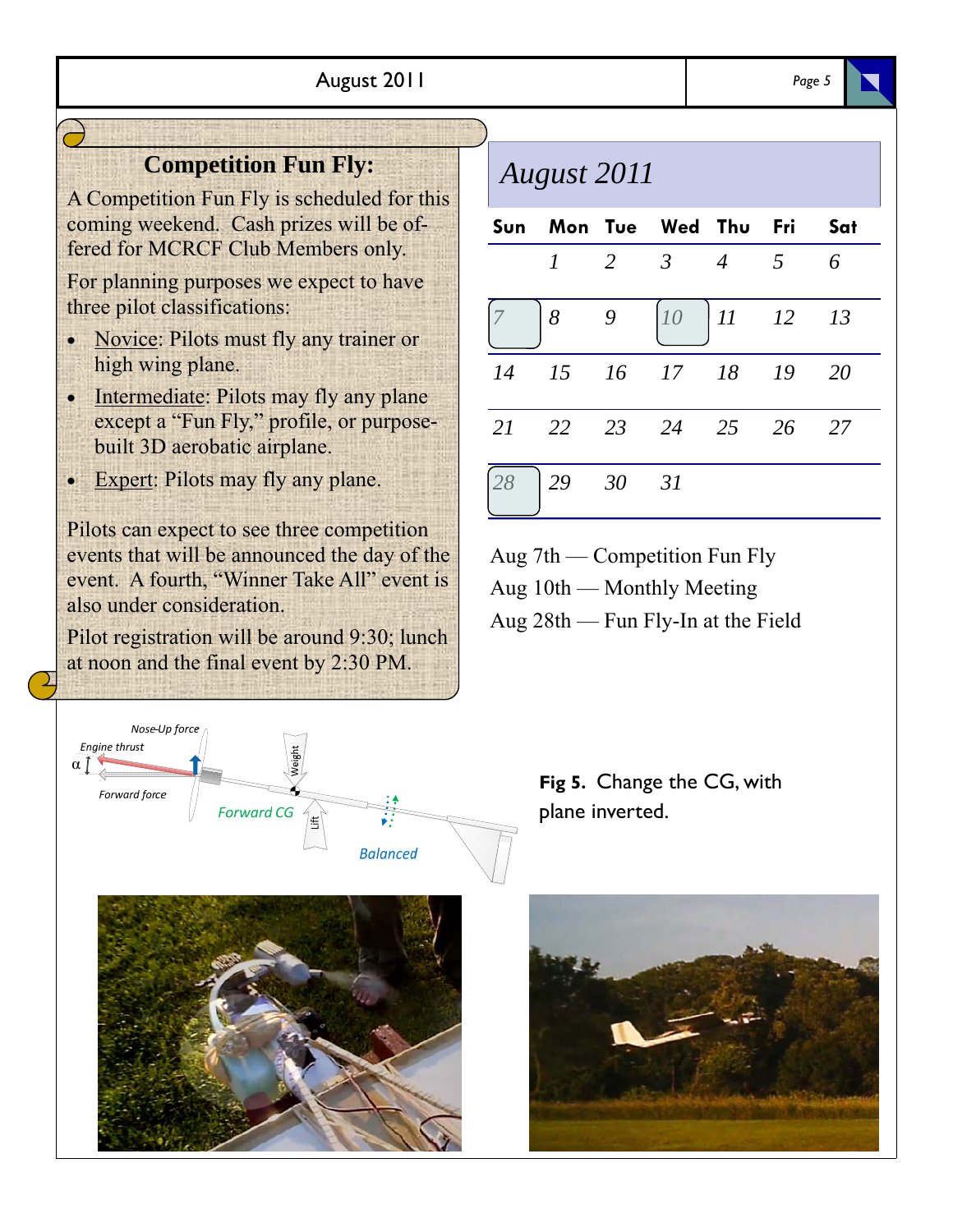## Page 6 **The FLYER**



## **Notes From the Field** *by Jim Orsborn*

#### **July Meeting Notes**

President, Jerry Crowley, opened the July meeting at 7:30 PM with 14 members in attendance.

Jeff Ward offered a Treasurer's report that covered May and June. Balances were reported to be as follows:

May 1st Balance \$6,732.36

Dues & Raffle + 130.00

Field, Website, other expenses totaled - \$499.71

June 1st Balance \$6,572.31

Clothing Sales  $+130$ 

Sound Meter - 57.89

Field Day - 129.17

Raffle - 90.00

July 1st Balance \$6,287.25

Pending expenses include Food and Grass mowing

Ray Capobianca reported that we currently have 62 paid members.

Jerry Crowley reported that he generally has the DB Sound Meter with him when he is at the field. He has made several measurements and reports that none of the planes tested had a problem meeting our noise guidelines. Pilots should continue to watch prop size as that

has significant effect on the noise measured.

Volunteers are still needed to support club events. Cooks, tent setup, grocery shopping, soda, ice, cleanup all use volunteers.

Jerry thanked Paul Sullivan for painting the one bench as well as all of the Flight Stands.

Show and Tell included two presenters.

Peter Lu showed everyone how he built his Slow Stick. He used two servos for the ailerons. And with some help (suggestions) from Ray he was able to mount the battery very far forward. This allowed him to move the wing forward while maintaining the proper CG. The forward wing opened up the space between the wing and the elevator. The plane flys much better with a linger tail moment.

Bob Forgione brought in his Great Planes Balance Machine and showed everyone how to balance a low wing plane like the Excapade that he was building. Low wing planes are best balanced by sitting them inverted on the

balance stand. Bob added weight to the tail until he was able to achieve the recommended balance point.

Jim Orsborn offered an impromptu demonstration of an alternative method that will determine the planes Center of Mass which will help achieve lateral as well as fore to aft balance.



Bob demonstrated this hanging model technique with his Construction Derby plane hung from the ceiling in his basement.

President Jerry Crowley won the monthly raffle which was a small Bind and Fly version of the Beast.